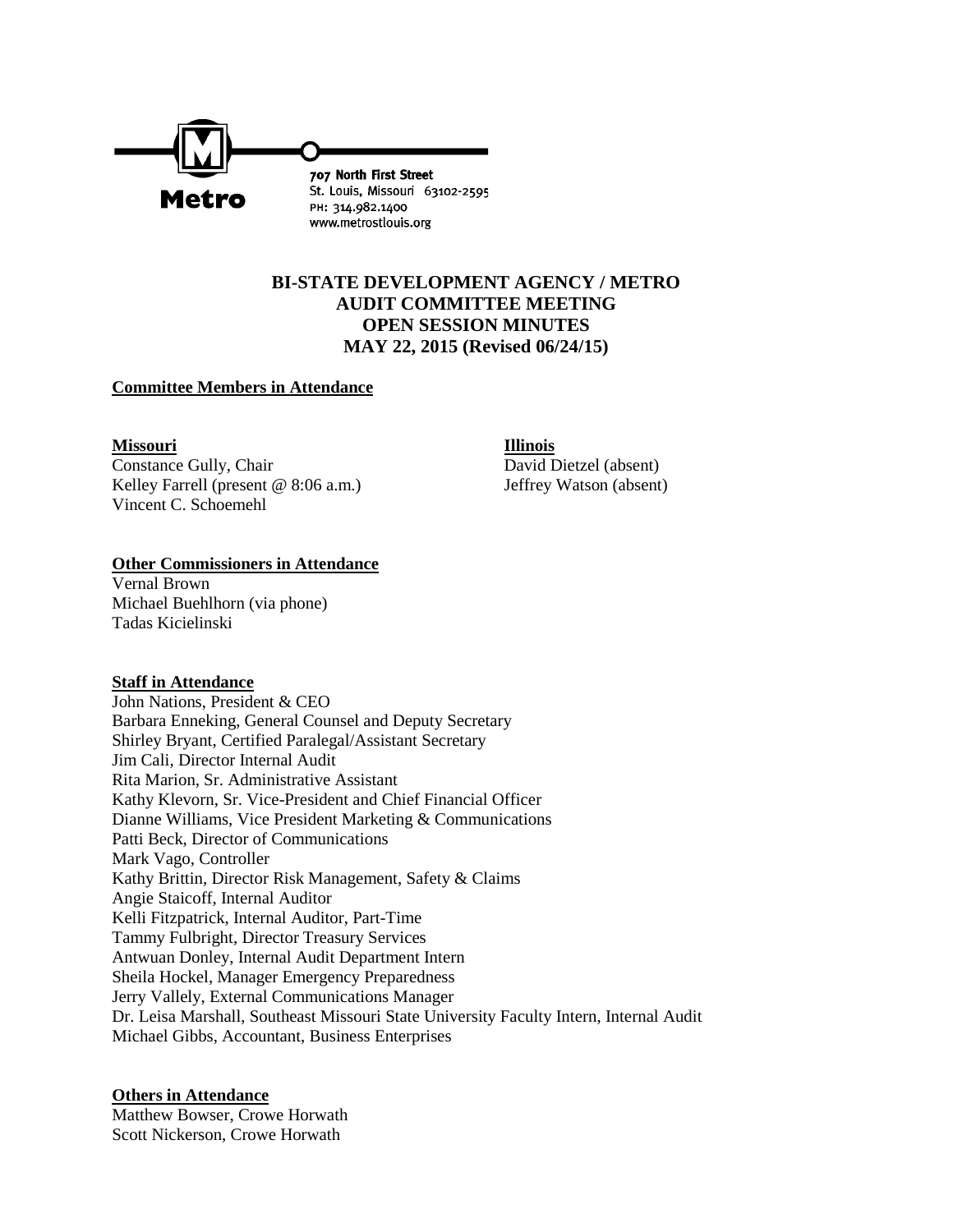# **1. Call to Order**

**8 a.m.** Commissioner Gully called the Open Session Audit Committee Meeting to order at 8:00 a.m.

**2. Roll Call 8:01 a.m.** Roll call was taken.

#### **3. Public Comment**

**8:01 a.m.** There was no public comment.

#### **4. Minutes of Prior Open Session Audit Committee Meeting**

**8:01 a.m.** The January 23, 2015, Audit Committee Open Session Meeting Minutes were provided in the Committee packet. A motion to approve the minutes was made by Commissioner Kicielinski and seconded by Commissioner Schoemehl. **Motion passed unanimously.**

# **5. Internal Audit Department's Quality Assessment Review (QAR)**

**8:02 a.m.** The briefing paper and report regarding the Internal Audit Department's Quality Assessment Review **(QAR)** were provided in the Committee packet. Jim Cali, Director of Internal Audit, introduced Matthew Bowser, a partner with Crowe Horwath **(Crowe)**, to provide a brief overview. In March 2015, an external review of the Internal Audit Department **(IAD)** was conducted by Crowe in accordance with the Institute of Internal Auditors **(IIA)** Standards. Suggestions to update the Charters and the Policies and Procedures Manuals to bring them current with the practices taking place at the Agency have been addressed by IAD. Also in an effort to improve the annual audit planning process, IAD will provide more detail regarding information technology and cyber security type risks in the annual audit plan. IAD recognizes that risks are always changing and will be doing more ongoing communication with Agency management and the external auditors to ensure that the current risk of the organization is covered in the audit plan. Risk assessment will drive the plan, the plan will drive the professional staffing, and the staffing will drive the development and training. The ongoing quality self-assessment is a newer standard, which is supported by both the Government Auditing Standards and the IIA Standards that recommends doing a self-assessment regularly, establishing metrics for IAD and reporting on those metrics. One way to do a self-assessment would be through an annual survey process that IIA sponsors, referred to as the Global Audit Information Network **(GAIN)** survey. This survey would help benchmark IAD, from the number and types of audits performed to budgetary expenses, with other like organizations within the government transportation industry. Ongoing reporting of the metrics would also give the Board better visibility into the internal audit function. Upon conclusion of the review, the internal audit activity was assessed and received the highest achievable rating of "Generally Conforms" with the Standards and Code of Ethics for both the Attribute Standards and the Performance Standards. An assessment is required to be performed once every three (3) years by a qualified independent external auditor. This report represents the results of that selfassessment with independent external validation. In closing, Mr. Browser commended Mr. Cali and his staff, commending the CPA's and Rita Marion for a job well done. Mr. Browser also praised IAD's partnership with Southeast Missouri State University and Mr. Cali's success in securing as an intern Professor Leisa Marshall.

Some discussion followed regarding identifiable high risk areas and a cost benefit analysis to assist IAD in determining if additional staff needsto be added internally as opposed to outsourcing certain services. This report was informational only, and no Committee action was required. A copy of the report will be kept at the office of the Deputy Secretary.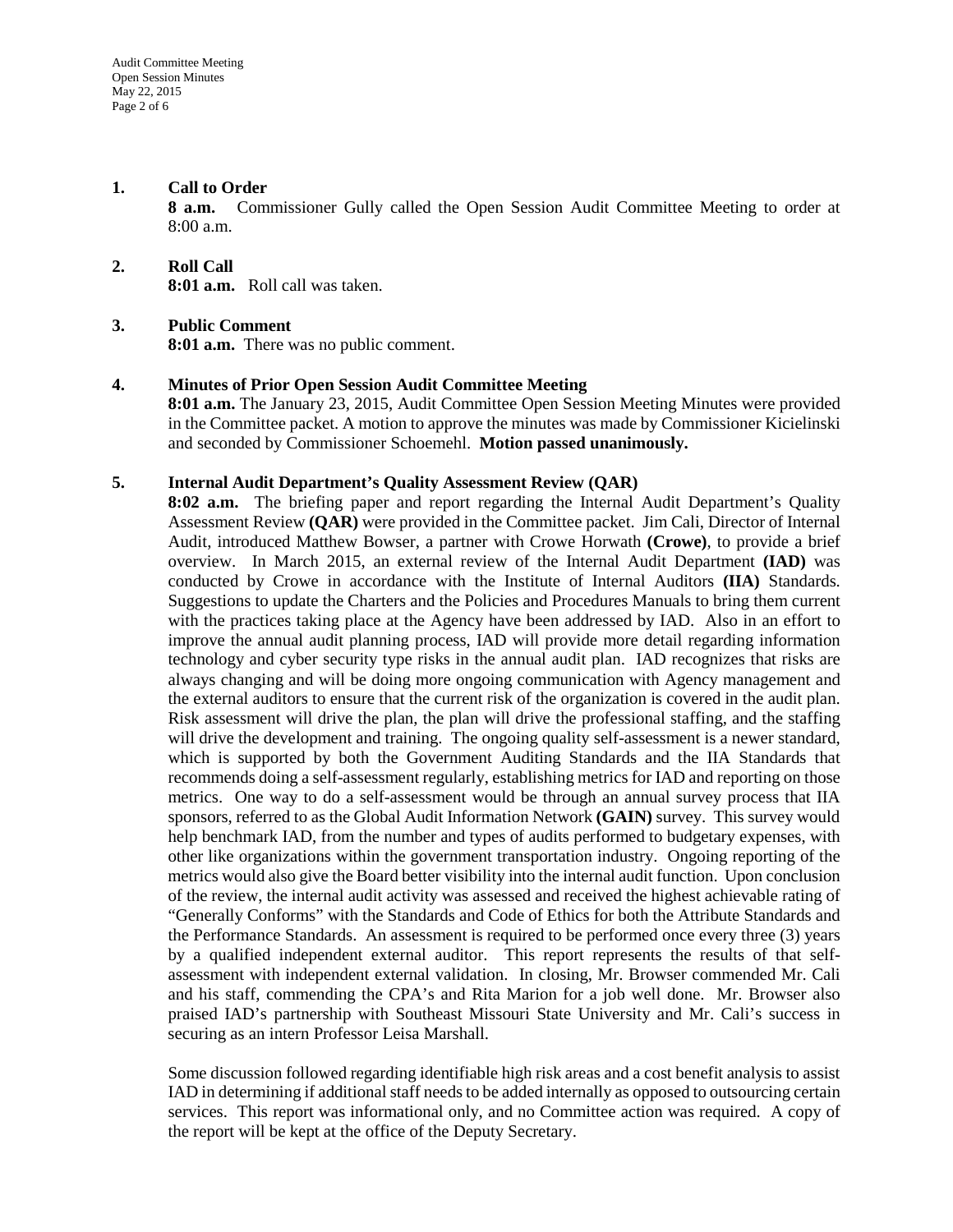Audit Committee Meeting Open Session Minutes May 22, 2015 Page 3 of 6

#### **6. Draft Audit Charter and Policies and Procedures Manual**

**8:25 a.m.** The briefing paper, Draft Audit Charter, and Policies and Procedures Manual were provided in the Committee packet. Jim Cali, Director of Internal Audit, provided a brief overview. The Internal Audit Charter is a formal document that defines the internal audit activity's purpose, authority, and responsibility. In accordance with some of the findings of the Quality Assessment Review, the Draft Policies and Procedures Manual updates with the current standards for the practice of internal audit are in conformance with the Agency's policies and procedures. There were twenty-six (26) changes made to the Institute of Internal Auditors International Standards for the Professional Practice of Internal Auditing. Due to the development of the revised Internal Audit Charter and the "Draft" Internal Audit Department Policies and Procedures Manual, IAD is in complete compliance with these new standards. A motion to recommend that the Committee approve the proposed Internal Audit Charter and Draft Policies and Procedures Manual was made by Commissioner Schoemehl and seconded by Commissioner Brown. **Motion passed unanimously.** 

#### **7. Treasury - Safekeeping Quarterly Accounts Audit, Ending December 31, 2014**

**8:26 a.m.** The briefing paper and Treasury Safekeeping Quarterly Accounts Audit - Ending December 31, 2014, were provided in the Committee packet. Jim Cali, Director of Internal Audit, provided a brief overview. In accordance with the FY15 Internal Audit Plan and Board Policy requirements, IAD performed a quarterly audit of the Treasury Safekeeping Accounts. Based on that analysis, it was determined that the Safekeeping Accounts exist, and the respective balances have been fairly presented in the Treasurer's Report dated December 31, 2014. This report was informational only, and no Committee action was required. A copy of the report will be kept at the office of the Deputy Secretary.

# **8. Internal Audit Status Report - FY15, 3rd Quarter**

**8:27 a.m.** The briefing paper and Internal Audit Status Report - FY15, 3rd Quarter report were provided in the Committee packet. Jim Cali, Director of Internal Audit, provided a brief overview. The Internal Audit Status Report provides a summary of Internal Audit Department's (IAD) quarterly activity pertaining to the Annual Audit Plan. In addition to tracking the status of current audits, it also highlights the follow-up activity related to the implementation of recommendations from prior audits. A Quality Assurance Review (QAR) should be conducted once every five (5) years in accordance with the Institute of Internal Auditors Professional Standards. The QAR assesses the efficiency and effectiveness of the internal audit activity and identifies opportunities for improvement. For compliance purposes, Crowe Horwath, the Agency's independent external auditors, conducted the QAR of IAD in February 2015. As a result of recent audits, IAD identified a number of Audit Findings resulting in the Agency recouping \$148,258 from Lamar for the Transit Advertising Contract and \$45,968.02 from the Self-Funded Health Insurance Plan with Cigna for a total recovery of \$194,226.02. The contract with Lamar has expired, and the Agency has a new contract with another vendor that provides a fixed rate and a commission for the Agency for advertising on MetroLink and MetroBus. The bus shelter advertising contract is a separate contract with Lamar. Some discussion followed regarding Cigna and the Health Claims data maintained by Cigna. Commissioners Schoemehl and Kicielinski have indicated that Cigna has, in the past, exhibited customer hostility in their lack of cooperation and questioned why the Agency is using Cigna again. Commissioner Gully stated that it might be helpful to bring a comparison of what those challenges were in the prior Cigna contract and how those particular issues are different in the new contract. Mr. Nations reported that the Finance & Administration Committee, chaired by Commissioner Kicielinski, met on May 15, 2015, at which time a unanimous recommendation was forwarded to the Board to renew the contract with Cigna. Mr. Nations stated that a discussion of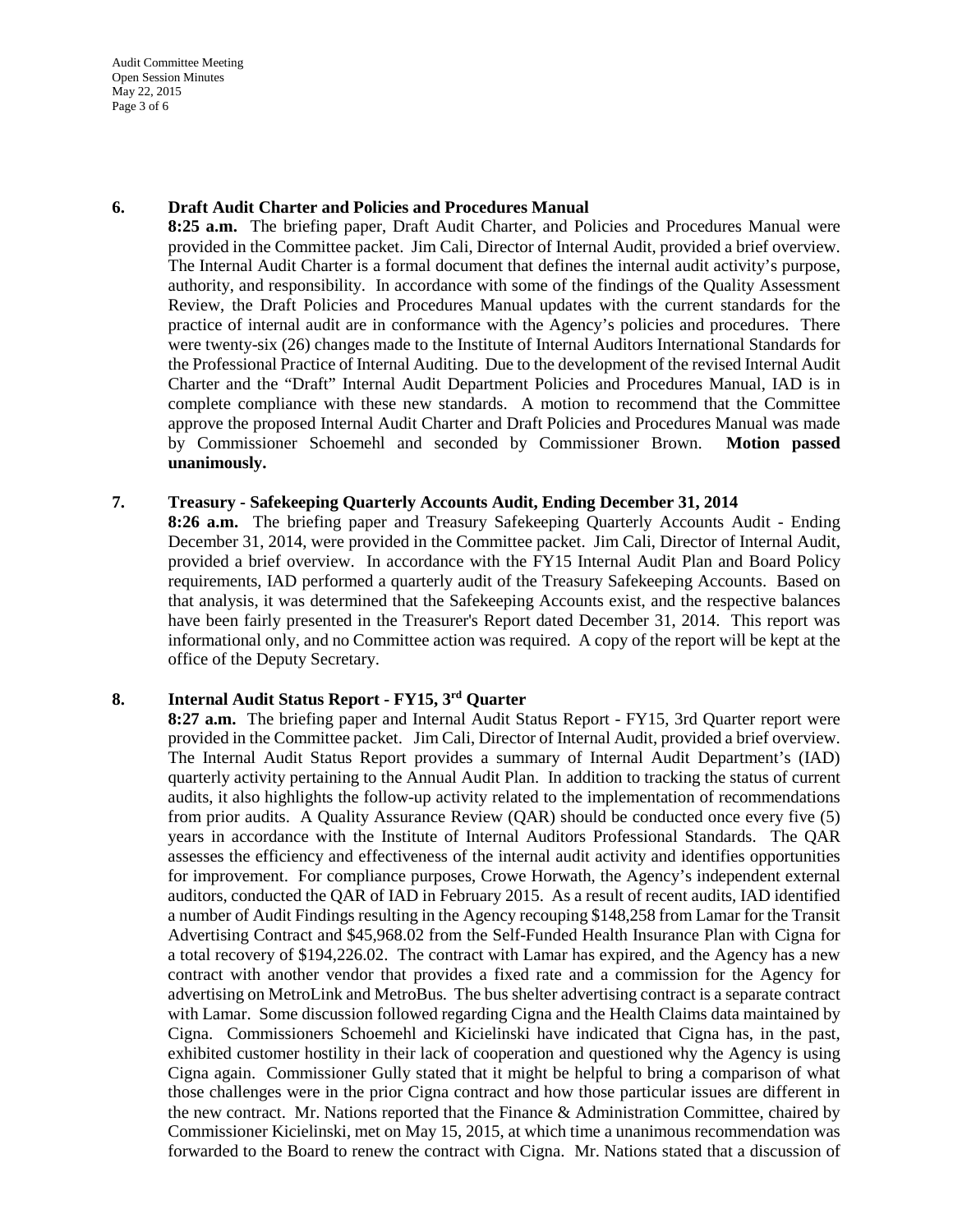the Cigna contract is not on the Agenda for the Audit Committee meeting today, and, consequently, neither Benefits Director David Toben nor Vice-President of Human Resources Melva Pete (who presented this matter to the Finance & Administration Committee) were in attendance to discuss any questions or concerns the Commissioners might have regarding it. Mr. Nations stated that this matter was discussed at some length at the Finance & Administration Committee, and the concerns of the Committee were addressed. Mr. Nations stated that the matter of staff recommending renewal of the Cigna contract to the Finance & Administration Committee was the result of a lengthy review of an internal staff committee, which included some staff members who had been critical of Cigna. The internal staff committee ultimately reported a unanimous recommendation of approval to the Finance & Administration Committee. Mr. Nations reported that in reviewing the recommendation for the Finance & Administration Committee, he had personally sought out a member of the internal staff committee who had been critical of Cigna; that employee supports the renewal of the contract with Cigna. Given that the Finance & Administration Committee had forwarded the Cigna contract to the full Board of Commissioners, Mr. Nations said that he would discuss with Mr. Toben and Mrs. Pete the concerns expressed this morning at the Audit Committee, and that staff will discuss all concerns and issues with the Board of Commissioners at its meeting on June 26, 2015. This report was informational only, and no Committee action was required. A copy of the report will be kept at the office of the Deputy Secretary.

# **9. Internal Audit Follow Up Summary - FY15, 3rd Quarter**

8:45 **a.m.** The briefing paper and the Internal Audit Follow Up Summary - FY15, 3<sup>rd</sup> Quarter report were provided in the Committee packet. Jim Cali, Director Internal Audit, provided a brief overview. The Internal Audit Department follow up summary report highlights the current implementation status of recommendations issued in prior audit reports. The State Safety and Security Internal Safety Audit is overdue primarily because the Internal Audit Department **(IAD)**  is working with the Risk Management and Safety Department to build a comprehensive audit schedule for the State Safety Oversight audit process of the 34 required elements that the FTA requires IAD to audit on a three year cycle. Historically the Agency has approved audit plans for a particular year, but going forward IAD is trying to approve a three year audit plan cycle for all 34 required audit elements. This would improve the ability to budget for the internal audit staff and complete the required Safety and Security audits. Management has been very cooperative in meeting the timetable given for implementing the Audit report recommendations. This report was informational only, and no Committee action was required. A copy of the report will be kept at the office of the Deputy Secretary.

# **10. FY16 Annual Audit Work Plan & Risk Assessment**

**8:46 a.m.** The briefing paper and FY16 Annual Audit Work Plan & Risk Assessment were provided in the Committee packet. Jim Cali, Director of Internal Audit, provided a brief overview. The FY16 Annual Audit Work Plan & Risk Assessment concentrates on the auditable units associated with grants, payroll/time and attendance issues. The Audit Work Plan (the "**Plan**") also confirms compliance with the relevant professional standards; and incorporates a risk-based analysis of the Agency's operations as its foundation; and explains how IAD plans to utilize its resources to examine various auditable units. Performing these audits provides assurance to the Audit Committee that risks that could prevent the Agency from achieving its objectives have been identified. IAD and management will use the audit reports and related recommendation to develop corrective action plans for the assessment and management of these risks. The comprehensive Risk Assessment analysis identified a total of 120 auditable units. The Plan provides a detailed list of audit projects to be performed during the fiscal year, one of which is to focus on cash transactions, not just from passenger revenue, but at other points of sale such as the MetroRide Store, Arch, and Riverboats. A motion for the Committee to approve the FY16 Annual Audit Work Plan and Risk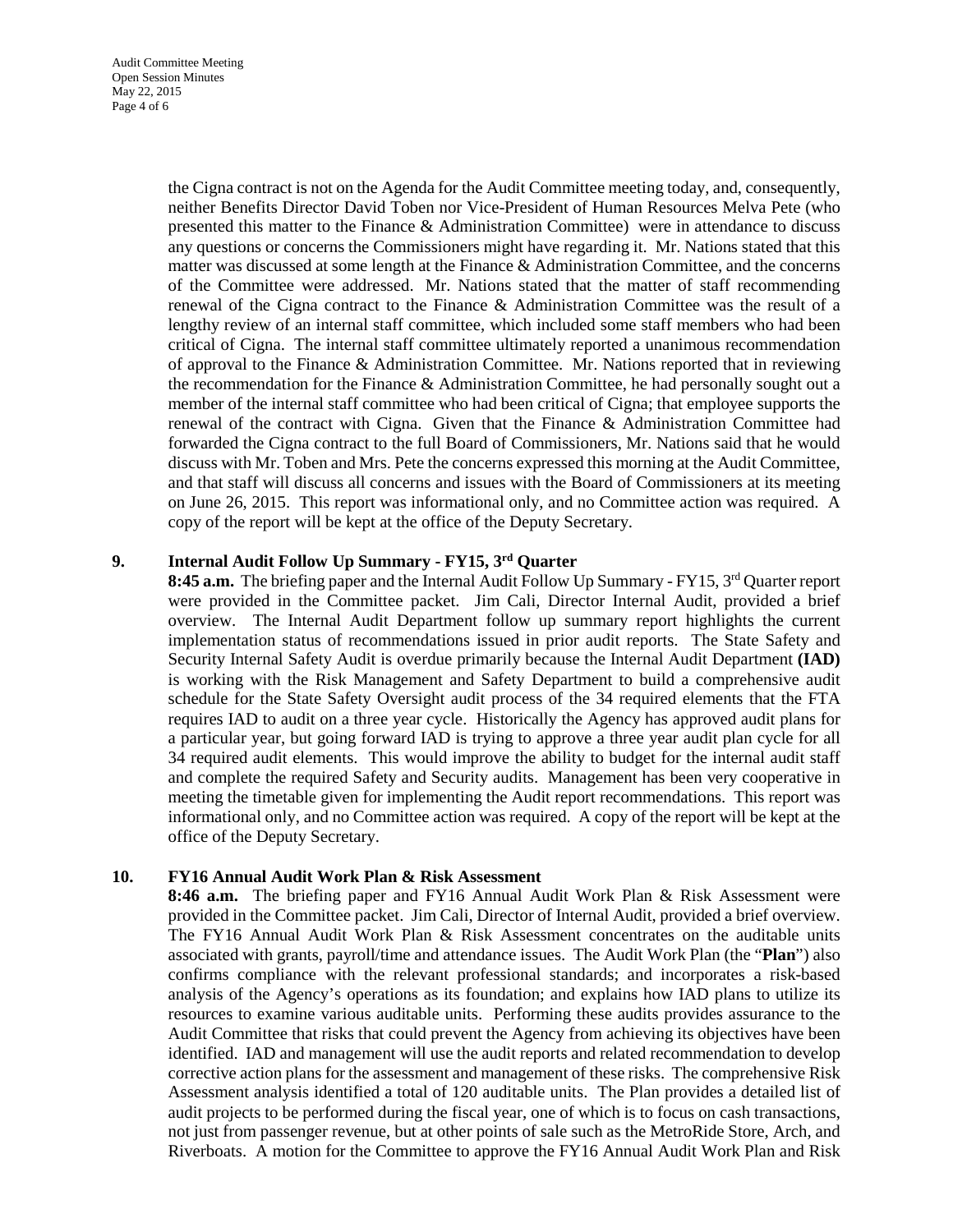Assessment was made by Commissioner Schoemehl and seconded by Commissioner Kicielinski. **Motion passed unanimously.**

#### **11. Unscheduled Business**

**8:47 a.m.** Mr. Nations said that there is an item of unscheduled business which requires the Committee's attention. Mr. Nations distributed a Briefing Paper on the subject of "Contract Award to CGN & Associates for Procedure Review Consultant Services" for approval and referral to the Board of Commissioners. Mr. Nations explained that this matter could not timely be prepared to be included in the Committee packet for the meeting, but that he granted permission for it to be brought up at the meeting today because (1) the importance of the issue, (2) the importance of the timing of the issue given that the Board meeting on June 26 will be the last until the full Board meets on September 25, and (3) it is not detrimental to the interests of the Committee or the Agency for the matter to be presented as unscheduled business this morning, but that it could be detrimental to our interests if it were not approved by the Board on June 26. Mr. Nations then called on Director of Risk Management, Safety & Claims Kathy Brittin and Manager of Emergency Preparedness Sheila Hockel to brief the Board. It was explained to the Committee that the Agency's System Safety Program Plan (**SSPP**) requires the Agency to conduct emergency preparedness drills on a three (3) year cycle. The drills are documented through the Homeland Security Evaluation Exercise Program (**HSEEP**). The HSEEP After Action Report for the 2011 St. Louis Regional drill found that the Agency's security information dissemination process had gaps both internally and externally. The 2012 After Action Report included an improvement plan to revise the MetroLink Standard Operating Procedure 106.20 to include that the Operations Control Center should contact Public Safety to call the police during an emergency. Although this was common practice, it was not a documented practice, which resulted in further discussion to determine how the Agency's documented procedures compared to the practiced procedures. The Agency has an opportunity to apply for grants in order to make the Agency's security and safety better through the Transportation Security Grant Program (**TSGP**). The TSGP program provides funds to protect critical surface transportation infrastructure and the traveling public from acts of terrorism. The Agency has participated in the TSGP since FY05. A review of the Agency's Emergency Response Communication procedures is necessary to improve communication shortfalls that may jeopardize the ability to respond quickly to an emergency. A Request for Proposal (**RFP**) was issued on April 8, 2015 for Procedure Review Consultant Services. One proposal from CGN & Associates, Inc. d/b/a CGN Global was received on May 6, 2015. This proposal was reviewed and it was determined that the pricing was fair and reasonable; however, the cost could be reduced by negotiating the scope of work requirements. Management recommends awarding this sole source contract in an amount not to exceed \$122,000. A motion for the Audit Committee to approve and refer to the Board for approval of the sole source contract for Procedure Review Consultant Services to CGN & Associates, Inc.,  $d/b/a$  CGN Global in an amount not to exceed \$122,000 was made by Commissioner Schoemehl and seconded by Commissioner Kicielinski. **Motion approved unanimously.** 

**12. Executive Session - Executive Session - If such action is approved by a majority vote of the Bi-State Development Agency's Board of Commissioners who constitute a quorum, the Board may go into closed session to discuss legal, confidential, or privileged matters under §610.021(1); RSMo; leasing, purchase or sale of real estate under §610.021(2); personnel actions under §610.021(3); discussions regarding negotiations with employee groups under §610.021(9); sealed bids, proposals and documents related to negotiated contracts under §610.021(12); personnel records or applications under §610.021(13); records which are otherwise protected from disclosure by law under §610.021(14); records relating to hotlines established for report abuse and wrongdoing under §610.021(16); or confidential or**